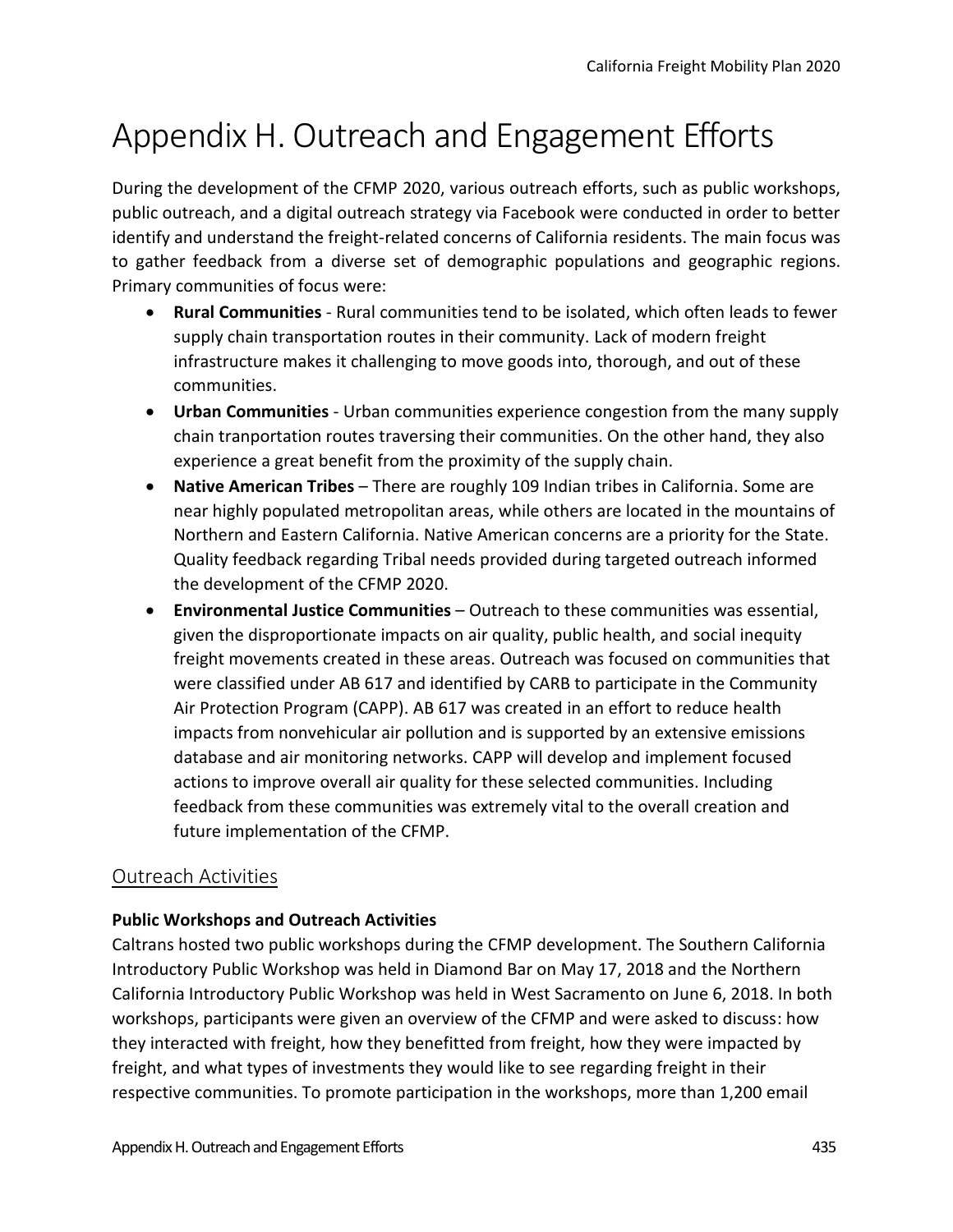invitations were sent, over 100 personal phone invitations were made, and numerous organizations invited their entire memberships (estimated in the hundreds).

Public Outreach was conducted at five different events throughout California. These events were staggered in order to conduct outreach both before and after the draft plan was released.

These events included the following:

- California Transportation Planning Conference in San Diego from February 23-25, 2019
- Kool April Nights in Redding on April 27, 2019 from 7am-4pm
- CicLAvia in Wilmington on April 28, 2019 from 9am-4pm
- Downtown Farmers Market in San Luis Obispo on May 23, 2019 from 6pm-9pm
- Portside Environmental Justice Steering Committee Meeting in San Diego on September 24, 2019 from 6pm-8pm

Caltrans staff created innovative ways to engage people at these events to spark their interest in freight, such as asking how far they thought a banana traveled on average to reach their grocery store. Once the public was engaged, staff proceeded to converse with them about freight issues in California and encouraged participants to share how freight affected them and their communities. Some of the prominent questions we asked, and themes we noticed from these conversations included the following:

- What impacts from freight do you observe in your community?
- How do you interact with freight in your community?
- What benefits from freight do you observe in your community?
- What freight investments should be made in your community?

Caltrans staff invited participants to take a 10-question survey on provided iPads. If they declined, staff offered a CFMP business card which included a QR code. Once scanned, this code would direct them to the freight survey, which they could complete on their own. Additionally, Caltrans created mailers with the questions listed above for people to fill out and mail back. Conducting public outreach proved to be much more effective than the two public workshops, as these events allowed Caltrans staff to speak with a larger number of people from a diverse range of backgrounds.